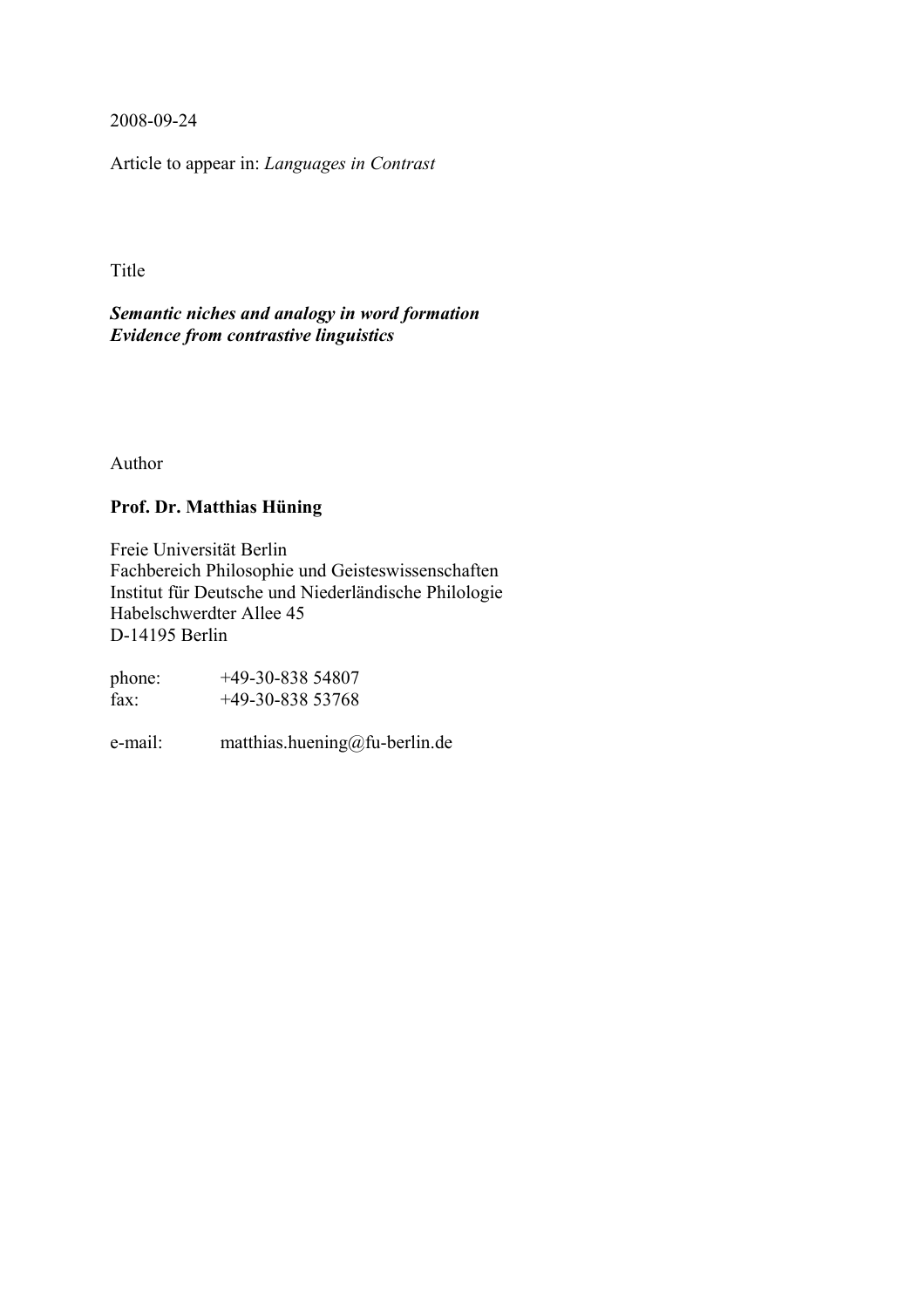# **Semantic niches and analogy in word formation Evidence from contrastive linguistics**

## *Matthias Hüning*

### **Abstract**

Word formation, like other lexical phenomena, seems to be a difficult terrain for contrastive linguistics, since it hardly allows for significant and insightful generalizations about the differences between two languages, as stated in the literature more than once.

This paper investigates one factor leading to morphological differences and contrasts between historically related languages (Dutch and German). It is argued that word formation processes often show semantic fragmentation: in the course of time they develop 'semantic niches', i.e. groups of words (subsets of a morphological category) kept together by formal and semantic criteria and extensible through analogy. When looking at word formation from a contrastive point of view, these niches seem to allow for better generalizations in terms of systematic differences between two languages than the category as a whole.

As a consequence, productivity should not be seen as an absolute notion, but rather as a local and gradual phenomenon. Morphology should not only account for the possibility of coining new words but also for their probability, because language comparison shows that even allegedly equivalent word formation processes often differ with respect to the probability of their use. The paper therefore argues in favour of an analogy approach that takes the existence of semantic niches seriously.

Keywords: *word formation, productivity, analogy, semantic niche*

### **1 Introduction**

Word formation does not seem to be a very popular subject in contrastive linguistics.<sup>[1](#page-1-0)</sup> Looking at the contents of this journal, *Languages in Contrast*, word formation has been a subject only twice in the seven volumes that appeared up to now (Heyvaert 1998; Van Goethem 2007). This is, I think, not a coincidence but symptomatical.

When it comes to the lexicon, contrastive linguistics has traditionally focused on interferences and on the so called 'false friends' in particular. Although those false friends like *bellen* in German (meaning 'to bark') and in Dutch (meaning 'to ring/phone') might be a problem in language teaching and in second language acquisition – especially from the point of view of production – linguistically they are not very exciting. They hardly allow for any interesting generalization; they have to be treated one by one.

There seems to exist some general belief that it is difficult or even impossible to come to substantial generalizations with respect to the lexical inventories of two languages. König  $\&$ Gast in their recent book *Understanding English-German contrasts* (2007) admit that there "may be systematic contrasts in specific subsystems of the lexicon", but:

There are numerous contrasts and these contrasts are typically random and difficult to systematize. In the lexical domain we generally expect contrasts rather than parallels and the more interesting question is why we still find so many similar or even parallel lexical differentiations and polysemies between two

<span id="page-1-0"></span><sup>1</sup> This paper has been presented at the workshop *Reviving Contrastive Linguistics* at the Freie Universität Berlin (June  $29 - 30$ , 2007). I want to thank the participants and the reviewers of this journal for their stimulating comments.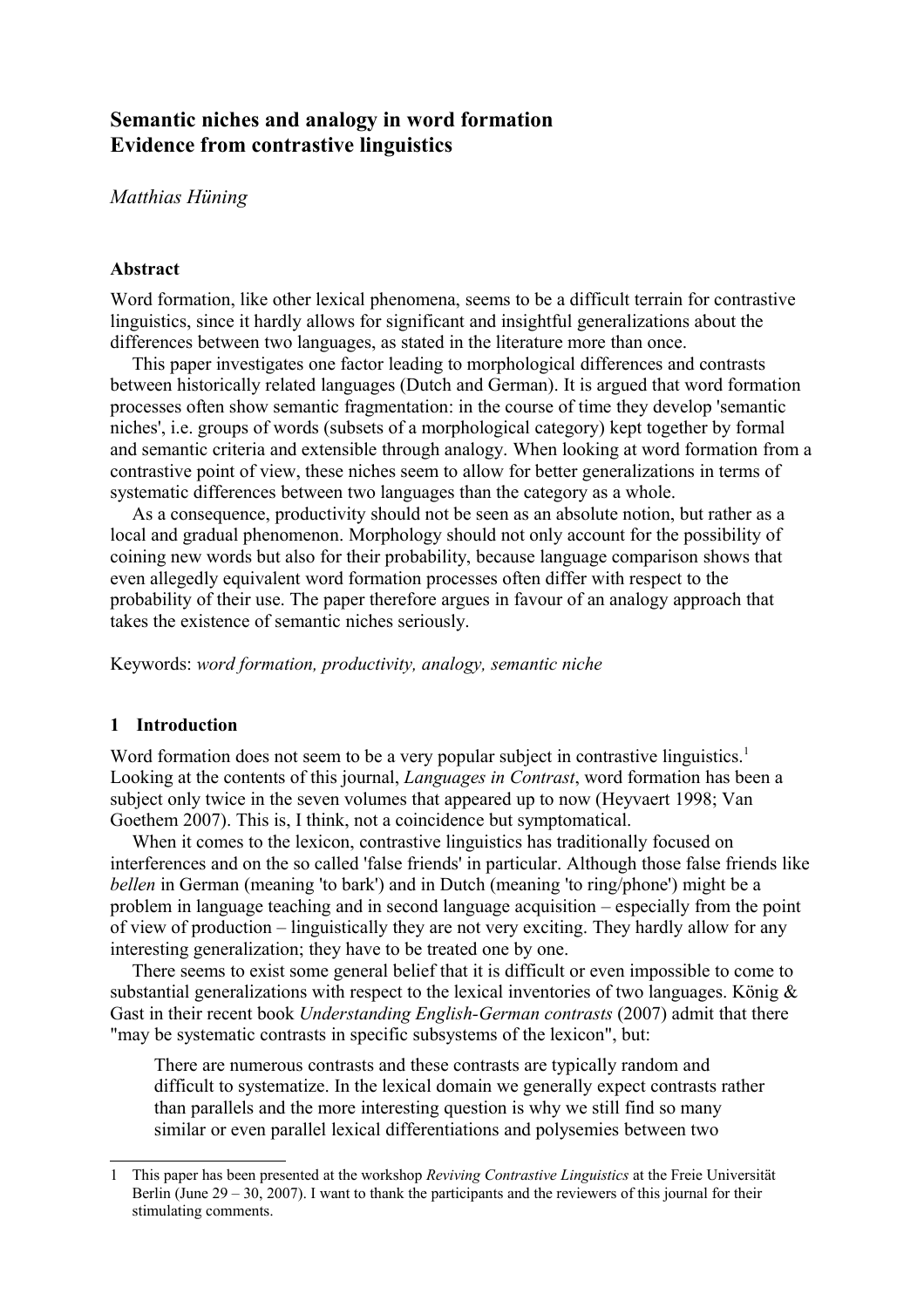languages that have taken such strikingly different paths in their grammatical development. (König & Gast 2007: 260)

Contrasts that are random and difficult to systematize – not really something attractive for a linguist to work on. König and Gast do not stand alone with their scepticism, and this view on lexical contrasts can also be found with respect to word formation.

Since formal comparisons of individual lexical items do not seem to lend themselves to any significant generalizations, contrastive studies of word formation are better off if they are based on some conceptual framework. [...] As a matter of fact, any aspect of the meaning can serve as a basis for cross-linguistic comparisons. (Krzeszowski 1990: 75)

In this paper I will present some thoughts about the tertium comparationis in cross-linguistic comparisons of word formation processes. The overall impression that the formal part of word formation does not lend itself to comparison seems too pessimistic to me, but I agree that semantics usually is the more promising starting point for contrastive analyses. The question I want to raise is about the abstraction level we need in order to compare the semantics and the productivity of word formation processes.

Furthermore, I want to point out that language comparison might also have consequences for the description of the morphological system of one language and perhaps even for the theory of word formation. Comparison, especially when it is accompanied by a historical dimension, does tell us a lot about the nature of word formation and about the ways the morphological system is used by the speakers of a language.

### **2 Productivity and the rule vs. analogy discussion**

In morphology, one usually looks at a certain word formation process, starting with a form, an affix for example, and one tries to examine the possibilities of word formation with this very affix. We try to find a regular pattern, to make generalizations on the basis of existing words, we try to come to grips with productivity, the language user's ability to form new words. This is in line with the well-known statement by Mark Aronoff:

the simplest task of a morphology, the least we demand of it, is the enumeration of a class of possible words of a language (Aronoff 1976: 17–18)

There are, generally speaking, two approaches to this task: a rule-based approach and an analogy approach. The rule-based approach definitely is the most prominent approach in structuralism and generative grammar. Because word formation rules tend to be overgenerating, they are usually accompanied by restrictions which systematically exclude certain input or output forms.

Although the strict rule/restriction-morphology brought up many interesting facts about word formation, it failed to explain one very basic insight, namely the fact that there are degrees in productivity and in probability. It doesn't explain why some of the possible words are formed more easily than others.

To explain this, other approaches seem more promising, approaches that do not work with non-violable well-formedness conditions in morphology, but with violable constraints. Johan Taeldeman for example wrote about 'relative restrictions' on word formation-rules some twenty years ago (Taeldeman 1985), and Van Santen argued in her (1992) dissertation in favour of not only possible words, but also probable words.

Language comparison shows that we have to deal with degrees in productivity and degrees in probability. The following example might suffice as an illustration. Two closely related languages like German and Dutch most often show equivalent morphological means which are not used exactly the same way or to the same extent. Take the case of A+N-compounding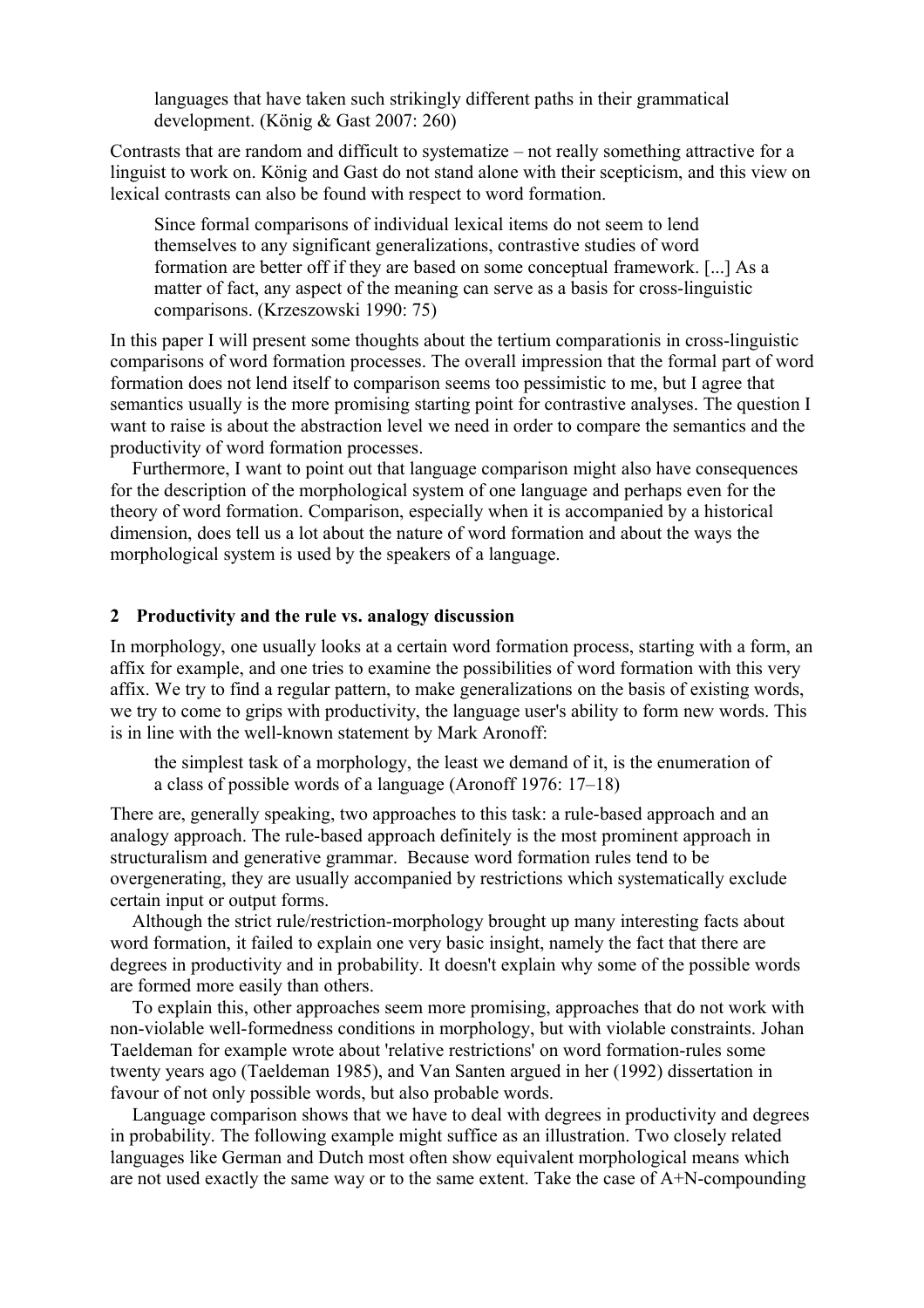in German and Dutch (cf. Hüning 2004a; Hüning to appear). Both languages have roughly the same possibilities to extend this category:

(1) Compound  $(A + N)$  in Dutch and in German *dundruk – Dünndruck* ('lightface') *kleingeld – Kleingeld* ('(loose) change') *groothandel – Großhandel* ('wholesale')

On the other hand both languages also use lexicalized classificatory NP's consisting of A+N:

(2) Lexicalized NP  $(A + N)$  in Dutch and in German *zure regen – saurer Regen* ('acid rain') *groene golf – grüne Welle* ('phased traffic lights') *blinde passagier – blinder Passagier* ('stowaway')

Although both options are available and productively used, speakers of Dutch do show a clear-cut preference for the NP in many cases where speakers of German use a compound. The following list could be easily extended with dozens of other examples.

(3) Lexicalized NP in Dutch, compound in German *donkere kamer – Dunkelkammer* ('dark room') *harde schijf – Festplatte* ('hard disc') *vreemd woord – Fremdwort* ('foreign word') *vrije schop – Freistoß* ('free kick') *wild zwijn – Wildschwein* ('wild pig') *volle maan – Vollmond* ('full moon') *oud papier – Altpapier* ('waste paper') *kleine hersenen – Kleinhirn* ('little brain') *korte golf – Kurzwelle* ('short wave') *vrije tijd – Freizeit* ('free, spare time') *rode/witte wijn – Rotwein/Weißwein* ('red/white wine') *dikke/dunne darm – Dickdarm/Dünndarm* ('large/small intestine') *lage/hoge druk – Tiefdruck/Hochdruck* ('low/high pressure') *rood wild – Rotwild* ('red deer') *zwarte markt – Schwarzmarkt* ('black market')

When comparing both languages one has to account for this difference. Stating that both languages have a productive word formation process 'A+N-compounding' to coin new classificatory names would be correct, but at the same time such a generalization would miss the central point. While the "enumeration of a class of possible words" (Aronoff) presumably would give us almost the same result for A+N-compounding in German and Dutch, the probability that a new  $A+N$ -compound is formed in Dutch is much lower than it is in German and the usability of A+N-phrases as classificatory names is much higher in Dutch. The challenge now is to describe the conditions under which the two languages use the compound or the NP. Is it possible to find an explanation for the observed differences and contrasts?<sup>[2](#page-3-0)</sup>

Productivity in a strictly competence oriented definition is about the possibility to form new words. It is often opposed to morphological creativity: while productivity is applied to regular, rule-based processes, creativity is used for incidental, non-rule-based extensions of the lexicon. But, as Martin Haspelmath (2002: 98) rightly points out in his text book on word formation *(Understanding Morphology)*, this distinction suggests productivity to be an absolute notion and as such it is not very insightful. Word formation is not (or should not be) about possible and impossible words only. It should also be interested in likely and unlikely

<span id="page-3-0"></span><sup>2</sup> This question is in the center of one of our recent projects. We are going to investigate A+N compounds and phrases in Dutch and German from a synchronic and psycholinguistic perspective and also from a historical point of view in order to describe the differences and to find explanations for the differences.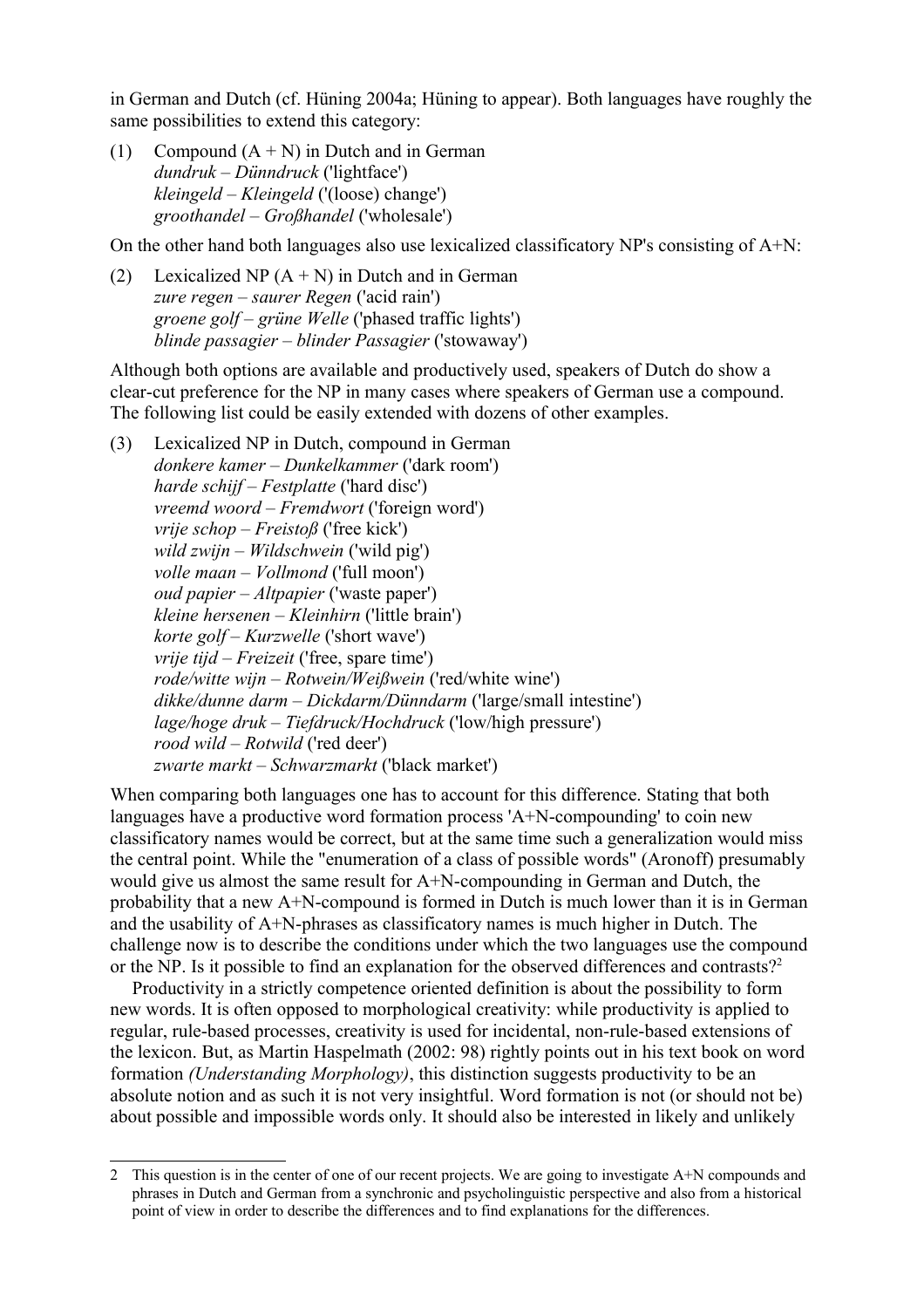words and neologisms. In the line of this argumentation Haspelmath discusses degrees in productivity.

However, in this book we will not adopt this terminological distinction between productivity and creativity. Instead, we will say that morphological rules can be more or less productive, and, the less productive a rule is, the more will a neologism be noticed and the fewer unconscious neologisms will be formed. (Haspelmath 2002: 100–101)

He then reflects on the role of analogy in word formation.

The proportional formula of analogy seems to be a general feature of human cognition that is applied in all kinds of non-linguistic situations [...] (Haspelmath 2002: 102)

He calls the application of the analogical proportion in morphology with a single word serving as the analogical model 'local analogy', and he admits to the possibility that there might be more than a single model in analogical word formation. But as soon as one does so, the question arises what the difference is between analogy and rule in word formation. Especially when we take a word-based model of word formation, this difference becomes vague and morphological analogy and morphological rules could be seen 'as one and the same thing' (Haspelmath 2002: 103).

Twenty years before Haspelmath, Laurie Bauer already wrote in the conclusion of his *Introduction to English Morphology*:

It might [...] be worth speculating whether language users work by analogy whereas linguists interpret such behaviour in terms of rules, so that a linguist's description is inevitably a fiction. (Bauer 1983: 296)

In my view Bauer's speculation gets to the core of the matter. New words are coined not according to an abstract word formation rule, but according to the model of one or more existing words. This is not to say that word formation is in principle irregular, there is a great deal of regularity in word formation patterns. In some cases the group of model words is so large that analogy and rule even become indistinguishable. Franz Rainer is right in saying:

Both analogists and rule-based morphologists thus generally agree on the existence of both single word-analogy and completely general patterns, but each of them conceives of the opposite end as the normal case. (Rainer 2003: 197–198)

And I also agree with Rainer when he guesses, on the basis of his experience, that

there is a strong tendency in the literature to overestimate the degree of generality and productivity of word-formation rules. (Rainer 2003: 198)

Very often it is possible to identify a model, a 'leader word' or a 'leader group', for a certain neologism. Most often the analogy is based on specific semantic characteristics of the model word(s). In this way 'semantic niches' are created in which a certain word formation process gets productive.

The term 'semantic niche' is not new, it is an established concept in the European tradition of morphology. It goes back to Baldinger (1950) and is used in text books like Erben's *Einführung in die deutsche Wortbildungslehre* (Erben 2000). It is primarily used to denote a series of derivatives with an identical categorial meaning, formed with the same affix. Franz Rainer has revived this notion in the context of his description of semantic fragmentation processes (Rainer 2003).

There also seems to be a renewed interest in analogy, starting with work by Bybee and Skousen (Bybee 1988; Skousen 1989) and with Becker's (1990) dissertation. Now we find arguments in favour of the analogy approach even in a text book like Haspelmath's *Understanding Morphology*, and recent books like Esa Itkonen's *Analogy as Structure and*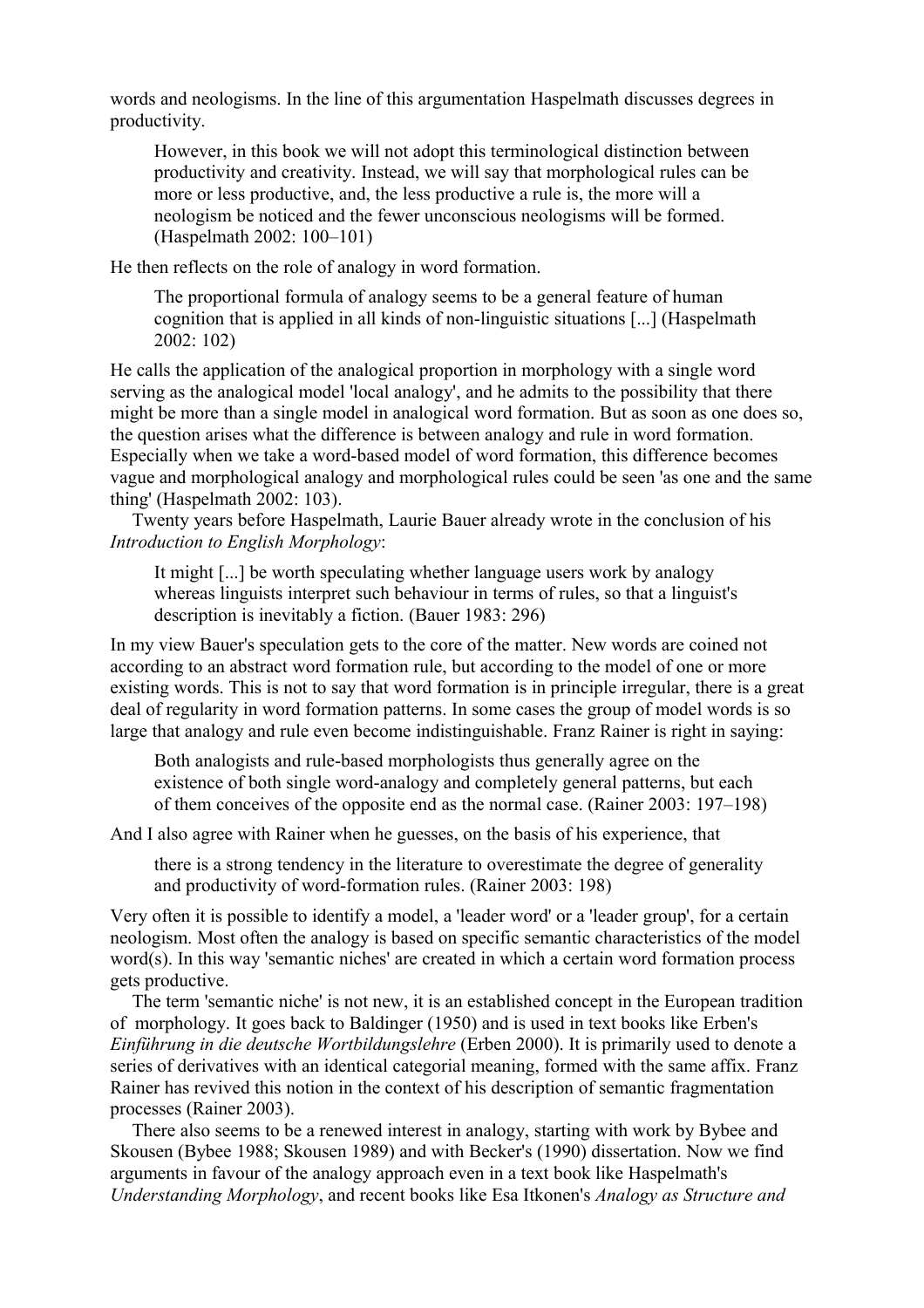*Process* (2005) or Dieter Wanner's *The Power of Analogy* (2006) show the renewed interest in analogy in linguistics in general.

In what follows I will try to demonstrate that language comparison supports the importance of semantic niches and analogy in morphology. My examples are chosen quite randomly since my point is a general one and many word formation processes would lend themselves to illustrate it.

## **3 Examples**

## *3.1 Piggery*

The Germanic languages borrowed the suffix *-ery* from French:

(4) French: *-erie* > Dutch: *-erij*, German: *-erei*, English: *-ery*

Many interesting observations about German *-erei* can be found in Plank's *Morphologische (Ir-)Regularitäten* (Plank 1981); Dutch -*erij* has been described in detail by myself (Hüning 1999). For English, the 'Collins Cobuild English Guide' on word formation lists four meanings:

|--|--|

| 1 Actions              | bribery, flattery, mockery     |  |
|------------------------|--------------------------------|--|
| 2 Behaviour            | bravery, foolery, snobbery     |  |
| 3 Places               | bakery, brewery, winery        |  |
| 4 Groups               | greenery, jewellery, machinery |  |
| (Sinclair 1991: 49–51) |                                |  |

There are some problems with this oversimplified classification, but this is not what I want to discuss here. I would like to pay attention to meaning 3, the 'Places'.

(6) Places

**-ery** combines with verbs or nouns to form new nouns. Nouns formed in this way refer to a place where something is done or kept. For example, a 'bakery' is a place where bread and cakes are baked; a 'piggery' is a building where pigs are kept. (Sinclair 1991: 50)

Dutch and German also use this morphological possibility extensively; the *bakkerij/Bäckerei*type is very productive in both languages. But there is a gap in Dutch and German (when compared to English): words like *piggery* do not occur. We do have German *Schweinerei* or Dutch *zwijnerij*, but the meaning is quite different...

The OED calls this use "another frequent use" of -*ery.* Its function is "to denote the place where certain animals are kept or certain plants cultivated, as *piggery, rookery, swannery, vinery*"(OED 1989). This use is absent in Dutch or German. But in Middle Dutch, we find a meaning that comes close. For a word like *visserij / fishery* Dutch and English share meanings like 'the right of fishing' or 'place where fish can be caught'.

This meaning can also be found in the Middle Dutch *zwanerij/swanerie* which seems to be even older than English *swannerie* and the meaning is again '(the right of) keeping swans', as in:

(7) Item behoort ten voorseyden leene vrye voghelerie, visscherie en zwaenerie, ende van elcken coopman die gansen drijft over het voors. heerscip eenen gans, Diericx, Mém. 1, 425 (a. 1495). (MNW 1885-1952)

[To the mentioned fief belongs: free 'birdery', fishery, and swannery, and one goose from every merchant who drives geese across the mentioned territory.]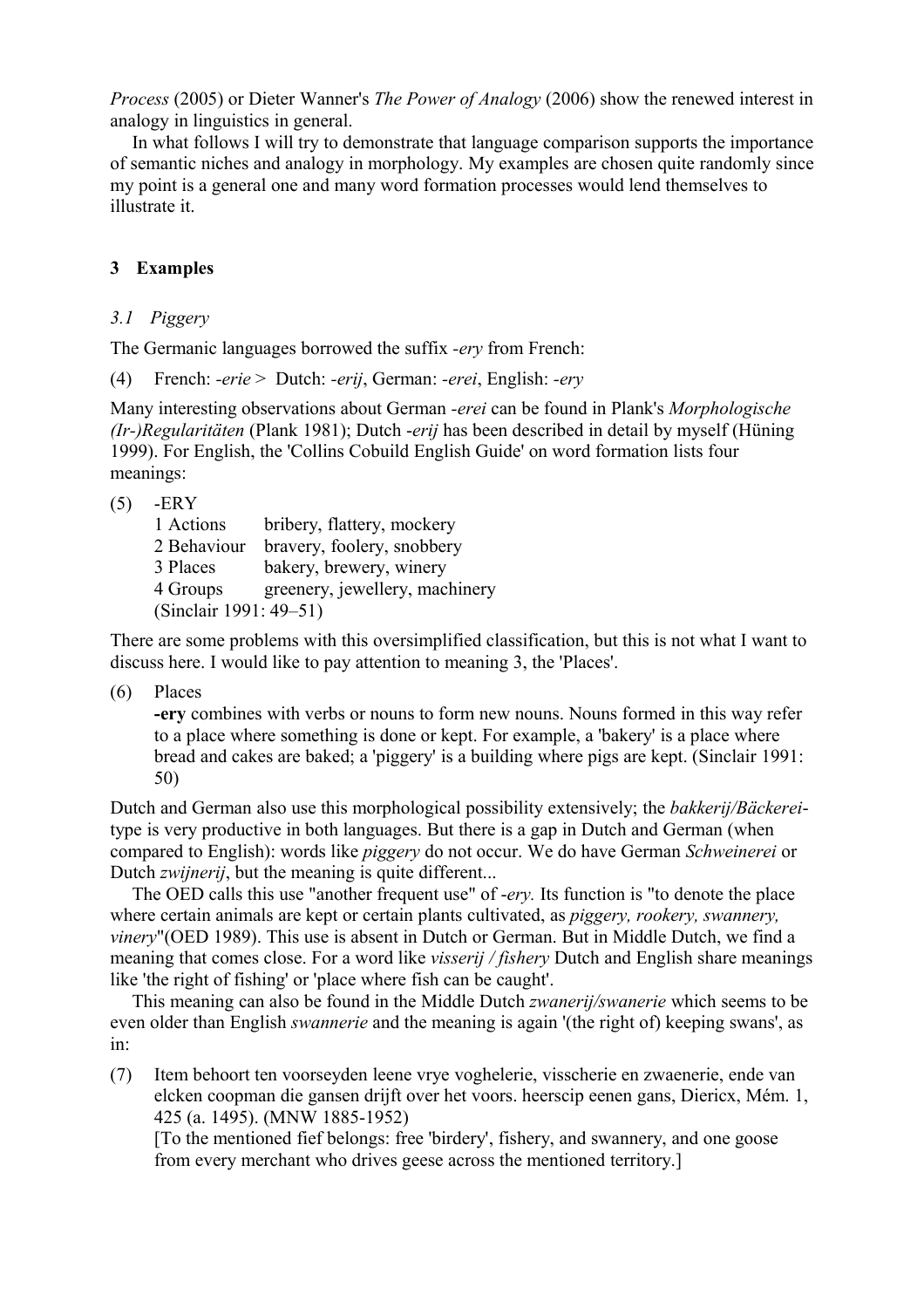In English we see that *swannery* gets another meaning through metonymy in the 16th century: 'place where swans are kept and reared'.

(8) **swannery** - "A place where swans are kept and reared." (OED 1989) 1570 in Archaeologia (1812) XVI. 159 The true Copy of an old Paper, touching the Swannery found among my Father's Books, and intituled a Copy of the Ordinances for Swans, &c. 1754 Pococke Trav. (Camden) 95 At the swanery .. the walls are built of a stone full of

shells.

Other examples include: *piggery* (1781) / *swinery* (1778), *cocoonery* (1839), *rookery* (1725), *wormery* (1952) – denominal derivations with the name of an animal as base word and used for a 'place where that animal is kept and reared'.

A word like *piggery* stands for a semantic niche in which the suffix *-ery* is used in English. It is a nice example of the well-known process that is described by Rainer as 'semantic fragmentation':

When the models are single words which have developed peculiarities setting them apart from other formations of the same kind, these peculiarities may be passed on to the neologisms formed after them and so give rise to a new type. (Rainer 2003: 208)

First *swannery* gets a new meaning, then it is taken as a model for the coining of other words (like *piggery*). A new type and a new semantic niche emerge. This kind of semantic fragmentation is a very common phenomenon in word formation, and – as far as I can see – an analogical approach is the only possible way to handle it.

Nowadays the word formation process with *-ery* only exhibits a very limited productivity in this special niche in English; we still find neologisms like *ostrichery* but the semantic niche is gradually taken over by compounds with *farm* (like *ostrich farm* which is the established word).

### *3.2 -achtig*

The Dutch suffix -*achtig* is used to coin adjectives. It is a versatile affix with a wide range of potential base words and the derivatives have very different meanings. The semantics of *-achtig* has been investigated by Maesfranckx & Taeldeman (1998). They distinguish the following main groups:

<span id="page-6-0"></span>(9) Dutch *-achtig*

- *(a)*  $[|X|_N + \text{achtig}]_A$  'having  $[X]_N$ ' *heuvelachtig* (*heuvel* – hill) 'hilly'
- (b)  $[[X]_N + \text{achtig}]_A$  'being like  $[X]_N'$ *aapachtig* (*aap* – monkey) 'apish'
- (c)  $[[X]_A + \text{achtig}]_A$  'kind of  $[X]_A'$ ' *groenachtig* (*groen* – green) 'greenish'
- (d)  $[[X]_V + \text{achtig}]_A$  'inclined to  $[X]_V$ ' *babbelachtig* (*babbelen* – to chat) 'chatty'

Besides these four main types, Dutch (and especially the south of the Dutch language area) has another type of derivatives in *-achtig*, called the 'affective' type by Maesfranckx & Taeldeman. The meaning of this type can be paraphrased as 'loving [X]', where X can be a noun, an adjective or a verb. The affective use of *-achtig* can be illustrated with the following examples:

(10) *Ik ben niet zo taartachtig / blondachtig / telefoneerachtig.* I am not very fond of cake / blond / phone calls.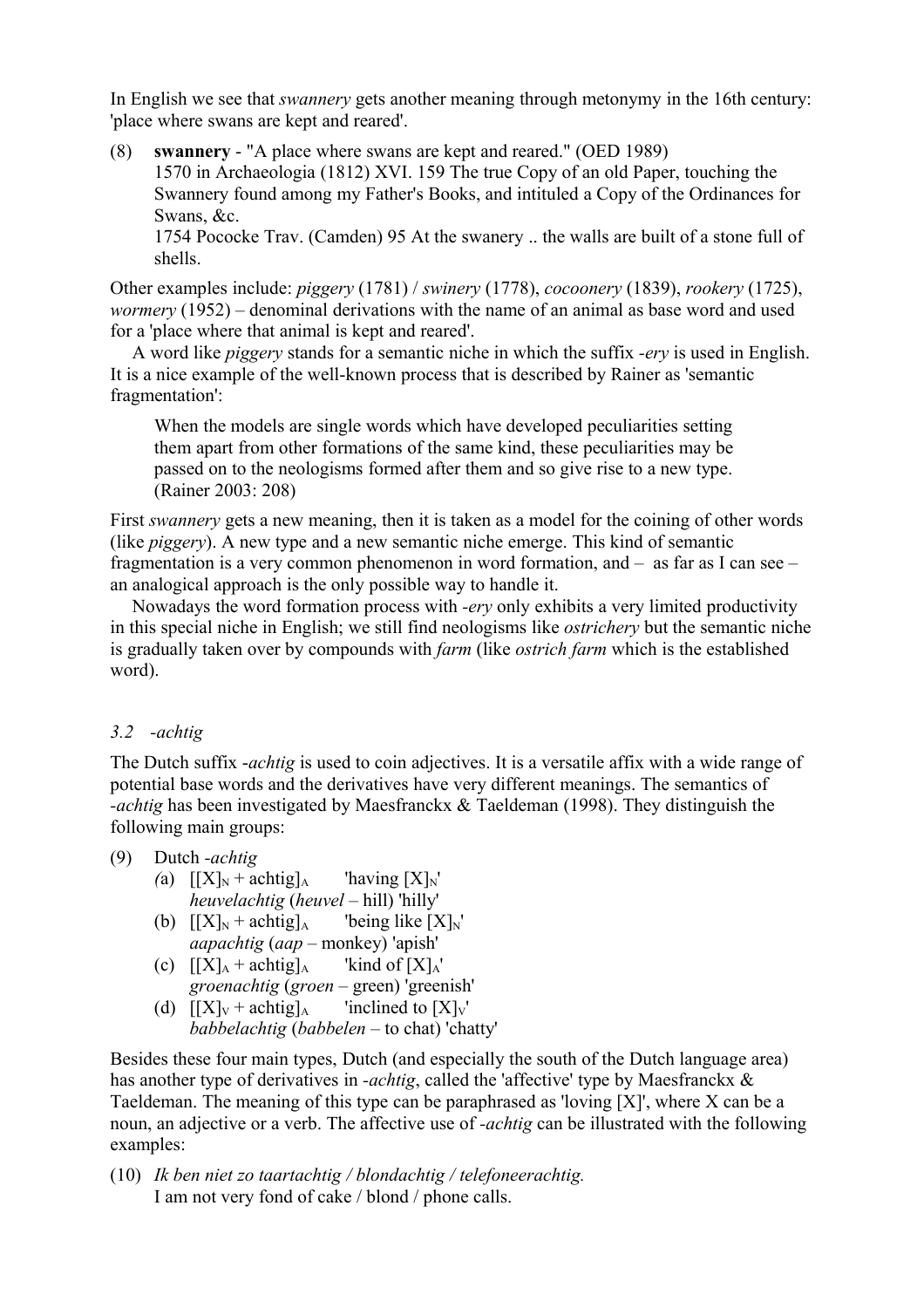With that many different possibilities, it does not come as a surprise that the different types are not fully productive and that it is very difficult to find the limiting factors. First and foremost we find rival word formation processes. Especially derivatives in *-erig* and *-ig* have developed the same semantic slots and it seems difficult or even impossible to delineate the domains of the different processes. Words like *modderachtig* and *modderig* seem to be synonymous (meaning 'muddy') and the difference between *groenachtig – groenerig – groenig* ('greenish') is also at best a minimal one. Maesfranckx & Taeldeman only see slightly more negative connotations with *-erig* and there seems to be a regional difference: -*erig* is more popular in the northern part of the Dutch language area while -*achtig* is more productive in the south.

Maesfranckx & Taeldeman also look at the distribution and the semantics of the German cognate of *-achtig*: the suffix *-haft*. They find that the 'affective' types cannot be formed with *-haft*, but the two suffixes apparently correspond on the 'non-affective' level, where *-haft* has all the possibilities mentioned in [\(9\)](#page-6-0):

 $(11)$  *fehlerhaft – (Fehler*<sub>N</sub> – fault) 'faulty'  $m\ddot{a}$  rchenhaft – (Märchen<sub>N</sub> – fairy-tale) 'amazing, fabulous' *krankhaft* – (*krank*<sub>A</sub> – sick) 'pathological' *wehrhaft* – (*wehren*<sub>V</sub> – to struggle/resist) 'well-fortified'

The following examples will illustrate the equivalent use of *-achtig* and *-haft*:

(12) Dutch -*achtig* and German *-haft;* meaning 'being like X' *"*Een ervan is de Fürstenhof, een *taartachtig* gebouw"[3](#page-7-0) '... a building looking like a cake/torte' *"*Die Kopfbeckung [der Queen - MH]: leicht *tortenhaft*."[4](#page-7-1) 'the hat (of the Queen): looking a bit like a cake/torte'

The 'affective' use, on the other hand, is only found in Dutch:

(13) 'affective' use of -*achtig*

"Daar hebben we onze taartspullen gekocht om morgen voor mijn verjaardag een taart te maken. Ze zijn hier niet zo *taartachtig ...* dus dan zelf maar maken."[5](#page-7-2)

'... They are not so crazy about cake/torte here [in Sweden - MH] ... so we have to bake one ourselves'

While the possibilities are by and large the same for Dutch *-achtig* and German *-haft* (with the exception of the affective use in Dutch), the two languages differ greatly when it comes to actual language use. When one looks at the individual derivatives, there seem to be only very few corresponding words with Dutch *-achtig* and German *-haft* (Hüning 2004b). I have listed the derivatives mentioned by Maesfranckx & Taeldeman themselves, together with their translations:

<span id="page-7-3"></span>(14) Dutch *-achtig* with German translations (Dutch examples from Maesfranckx & Taeldeman 1998)

base = N: 'having  $[X]_N'$  / 'being like  $[X]_N'$ koortsachtig ('feverish') - fieberhaft heuvelachtig ('hilly') – hügelig stormachtig ('stormy') – stürmisch aapachtig ('apish') – affig / affenartig /affenhaft waterachtig ('watery') – wässerig / wasserartig / wasserhaft (?)

<span id="page-7-0"></span><sup>3</sup> http://josschmitz.nl/Midden-Duitsland/kassel.htm (2007-07-17).

<span id="page-7-1"></span><sup>4</sup> http://www.spiegel.de/fotostrecke/0,5538,PB64-SUQ9MjgxJm5yPTQ\_3,00.html (2007-07-17).

<span id="page-7-2"></span><sup>5</sup> http://inekekempenaar.waarbenjij.nu/index.php?intMessageId=1280128 (20070717).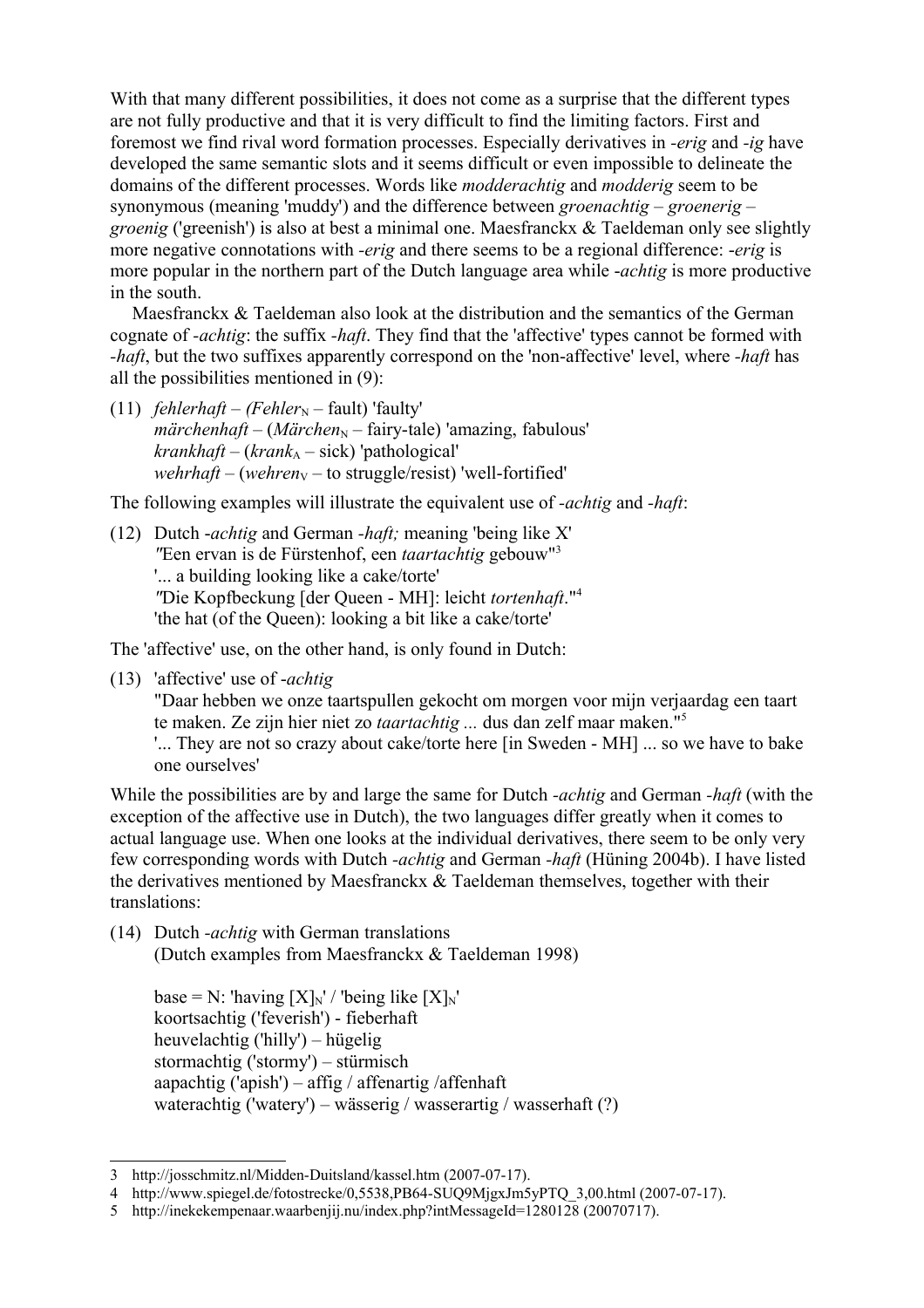base = A: 'kind of  $[X]_A'$ ' waarachtig ('truly') – wahrhaft groenachtig ('greenish') – grünlich kaalachtig ('kind of bald') – kahlend (?)

base = V: 'inclined to  $[X]_V'$ babbelachtig ('talkative, chatty') – schwatzhaft vreesachtig ('timid') – furchtsam vergeetachtig ('forgetful') – vergesslich

The picture we get is fairly complex and confusing. Maesfranckx & Taeldeman are probably right in saying that -*achtig* and -*haft* are equivalents of each other on the categorial level from a historical or etymological perspective, but synchronically this is useless, since equivalence of the two suffixes seems to be an exception rather than the rule. Looking at cases like this can easily lead to the impression that equivalence is purely lexical, that there is no such thing as equivalence between word formation processes (as a whole).

In his paper on 'semantic fragmentation' Franz Rainer quotes Leo Spitzer, who – because of this kind of observations – concludes that word formation has to be treated as part of lexicography.

Es ist ... notwendig, jede einzelne Wortbildung zu individualisieren. Der Grundsatz der neueren Lexikographie 'jedes Wort hat seine eigene Geschichte' gilt auch für die Wortbildungslehre. Die Serien von Wörtern gleicher Endung oder Vorsilbe sind 'mirages', sie zerfallen bei mikroskopischer Betrachtung ebenso wie die Lautgesetze: [...] So mündet denn die Wortbildungslehre von selbst in das Wörterbuch ein. (Spitzer, *Archivum Romanicum* 7, 1923, p. 198 (cf. Rainer 2003:  $(197))$ <sup>[6](#page-8-1)</sup>

I don't think that this lexicographical view is right. Of course there is irregularity and idiosyncrasy, but there is also much regularity in word formation which should not be neglected. Comparisons like in [\(14\)](#page-7-3) just look for regularity at the wrong level.

Again we could search for semantically motivated 'niches', held together by analogy. As soon as we leave the categorial level, semantically related groups can be found where we do indeed find a correspondence between *-achtig* and *-haft*. Such a semantic niche is for example formed by the words in [\(15\)](#page-8-0): adjectives with the meaning 'being like X', where X denotes a person.

<span id="page-8-0"></span>

| $(15)$ 'being like X', where X denotes a person |                    |
|-------------------------------------------------|--------------------|
| flegelhaft - vlegelachtig                       | 'uncouth'          |
| mädchenhaft - meisjesachtig                     | 'girlish'          |
| knabenhaft - jongensachtig                      | 'boyish'           |
| eselhaft - ezelachtig                           | 'foolish'          |
| gaunerhaft - schurkachtig                       | 'rascally'         |
| professorenhaft - professorachtig               | 'like a professor' |

This group can easily be extended: the behaviour of a computer freak can be called *freakhaft* in German and *freakachtig* in Dutch.

(16) Da ich mich für unheimlich viele Dinge interessiere und nichts *freakhaft* übertreibe wurde ich Lehrerin.

(http://www.die-80er-jahre.de/forum/showtopic.php?threadid=4608)

<span id="page-8-1"></span><sup>6</sup> It is necessary to individualize every single word formation. The principle of recent lexicography that 'every word has its own history', is valid for word formation too. The series of words with the same affix are 'mirages', they fall apart on closer examination like the laws of sound change: so word formation automatically leads to the dictionary. [my translation – MH].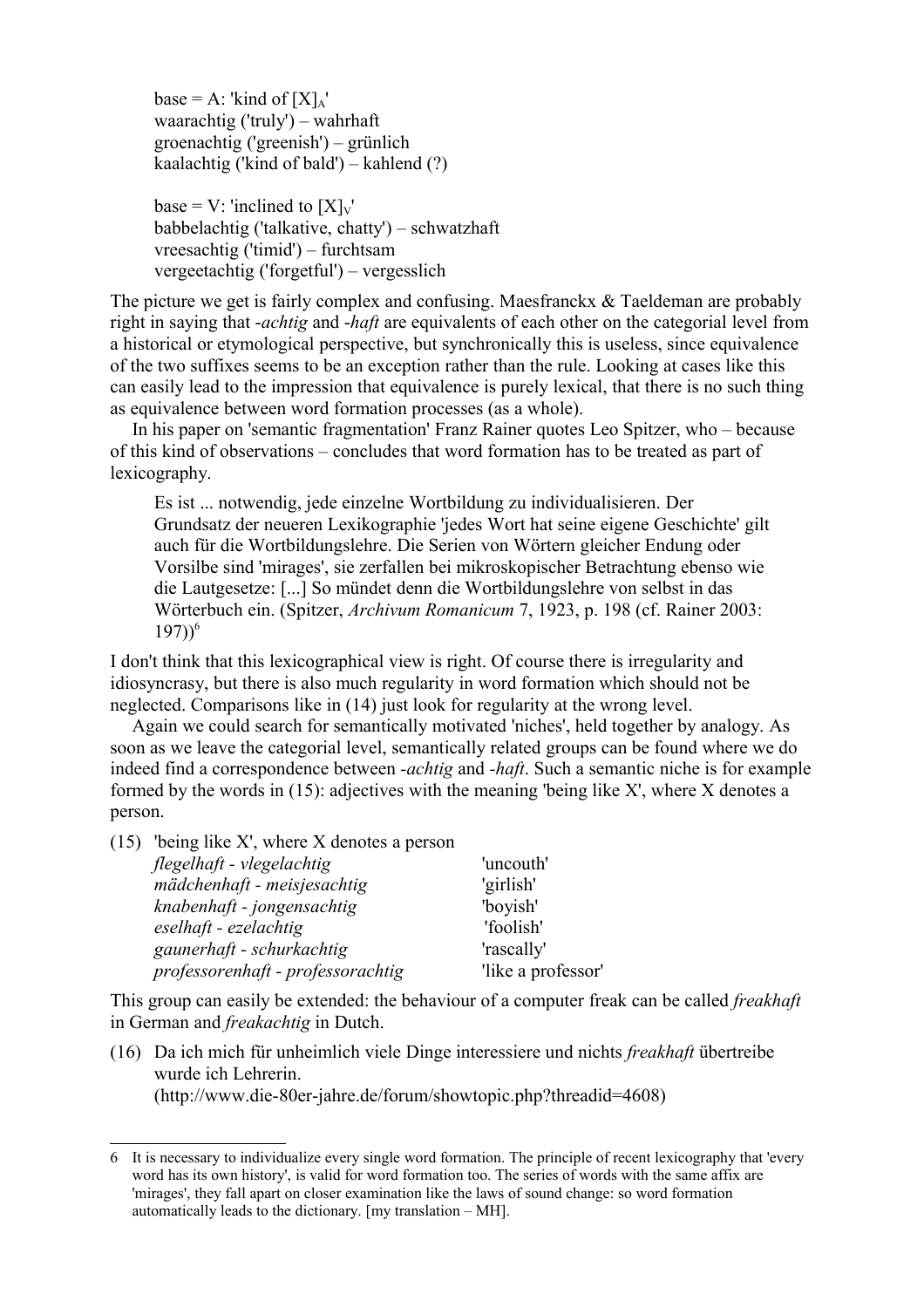Ha mijn vriendin wordt af en toe echt gek van mij! Soms moet ze me er gewoon vanachter wegtrekken! Nee trouwen met me pc is me iets te *freakachtig! (*http://www.tweakers.net/gallery/49088)

In Dutch other base words are also possible with -*achtig* to realize this 'being like X'-meaning: *een tafelpootachtig voorwerp* ('a thing that looks like the leg of a table'), but this is not possible with German *-haft*, which usually denotes a person. Even a base word like *Katze* ('cat') will be used metaphorically for a person in *katzenhaft*. [7](#page-9-2) With other base words German prefers *-artig*: the equivalent for *tafelpootachtig* would be *tischbeinartig*.

So [\(15\)](#page-8-0) represents a semantic niche, where the (by Maesfranckx and Taeldeman) assumed equivalents -*achtig* and -*haft* correspond quite systematically in productive usage. There are other semantic niches, which do show regular equivalents in Dutch and German, but not the pair *-achtig/-haft*. Just one example as an illustration:

(17) 'Topographic adjectives' Dutch: *heuvelachtig, bergachtig, steenachtig, struikachtig, rotsachtig* German: *hügelig, bergig, steinig, strauchig, felsig >* meaning: 'having (many) X'

In this restricted semantic domain Dutch -*achtig* and German -*ig* seem to correspond quite well. The question is of course: why does German have -*ig* and not -*haft?* The reason for this seems to be an etymological one; German reflects an old distinction which does not exist any more in Dutch. Pijnenburg (1993) has shown that Dutch -*achtig* has two origins. I will not go into any detail here, but it comes down to this:

<span id="page-9-1"></span>(18) The twofold origin of Dutch -*achtig*

(a) *-echtig < -echt + -ich (*type *bergachtig)* (b) *-(h)achtig* < -*haftig < -haft + -ig (*type *waarachtig).*  The suffixes (*-echtig* and *-achtig*) are converging as early as in the 13th century. (Pijnenburg 1993: 46)

The German distinction between -*haft* on the one hand and -*ig* for the topographic adjectives on the other, still reflects the etymological difference in [\(18\)](#page-9-1), a difference that disappeared in Dutch. This etymological argument thus explains the semantic equivalence of German -*ig* and Dutch -*achtig* on this restricted area of old topographic adjectives. It shows that equivalence in word formation that nowadays (synchronically) can only be described as semantically motivated (semantic niche) might be motivated by additional factors diachronically.

### *3.3 Conversion*

Conversion from noun to verb is a productive process in Dutch, German and English. Examples are:

<span id="page-9-0"></span>

| (19) DUTCH              | <b>GERMAN</b>       | <b>ENGLISH</b>    |
|-------------------------|---------------------|-------------------|
| antwoord $>$ antwoorden | Antwort > antworten | answer $>$ answer |
| film > filmen           | Film > filename     | film > film       |
| double > double         | Dusche > duschen    | shower $>$ shower |

Noun to verb conversion is semantically very rich. The verbs in [\(19\)](#page-9-0) can be paraphrased as:

(20) *answer - '*provide with X' (ornative) *film - '*make into X' (resultative) *shower - '*do something with X' or 'use X' (instrumental)

This is meant only as a small demonstration of the basic possibilities; there are many possible meanings that I will not be able to discuss here (Marchand 1969; Plag 1999). Neef (2005)

<span id="page-9-2"></span><sup>7</sup> See also the already mentioned *ezelachtig/eselhaft* (*Esel/ezel* – 'donkey').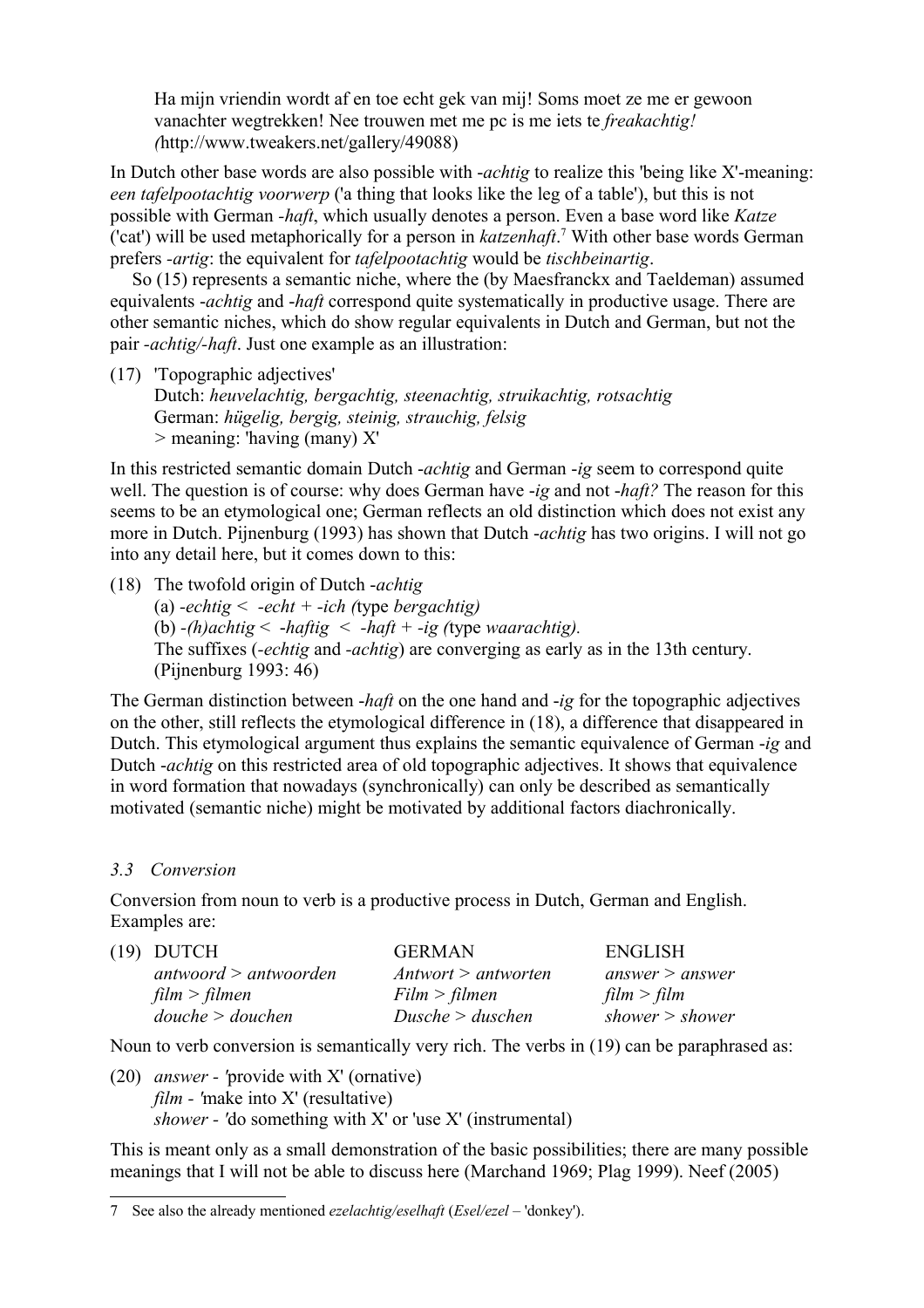examines restrictions on conversion in German and Plank (1981) presents very interesting thoughts about one special type of N-V-conversion: the ones with a base noun that is an animal name (like *Tiger – tigern; Kalb – kalben*).

In the context of this article I want to focus on one specific sub-type of the instrumental meaning as exemplified by the Dutch verb *schaatsen (*English 'skate'), which does not mean just 'using skates', but 'using skates for sports'. This element ('sports') can be found in many conversions in Dutch. In fact, almost every name of a sport can be used as a verb too.

| (21) | <b>DUTCH</b>                   | <b>GERMAN</b>      | <b>ENGLISH</b>     |
|------|--------------------------------|--------------------|--------------------|
|      | schaats > schaatsen            | eislaufen          | to skate           |
|      | ski > skiën                    | skilaufen/-fahren  | to ski             |
|      | $voetbal$ > $voetballen$       | Fußball spielen    | to play soccer     |
|      | tennis > tennissen             | Tennis spielen     | to play tennis     |
|      | golf > golfen                  | Golf spielen       | to play golf       |
|      | hockey > hockey                | Hockey spielen     | to play hockey     |
|      | $v$ olleybal > $v$ olleyballen | Volleyball spielen | to play volleyball |
|      | basketbal > basketballen       | Basketball spielen | to play basketball |
|      | honkbal > honkballen           | Baseball spielen   | to play baseball   |
|      | skateboard $>$ skateboarden    | Skateboard fahren  | to skateboard (?)  |
|      | judo > judoën                  | Judo betreiben     | to practise judo   |

Incidentally we also find conversion in German. The verb *golfen* for example seems acceptable, but it is defective in its use: *\*er golft, \*er hat gegolft*. The same is true for a relatively new word like *snowboarden (\*er snowboardet)*. The Dutch verbs, on the other hand, do not show this defectivity: *hij golft, ik snowboard, zij hebben gebasketbald* – all verb forms, including the participles are possible and fully acceptable.

In Dutch, conversion is highly productive in this restricted area of sports. Historically *tennissen* and *voetballen* are the oldest examples of this conversion type. They are used in Dutch since the beginning of the last century (according to the Dutch 'Woordenboek der Nederlandsche Taal', WNT 1882-1998). They are even older than the verb *schaatsen* for iceskating, the Dutch national sport (the English verb *to skate* is older: the oldest reference in the OED is from 1696). And *voetballen* also still has by far the highest frequency according to the CELEX database (CELEX 1995). Other words like *volleyballen, honkballen* seem to be much younger, which does not come as a surprise since they stand for relatively young cultural attainments.

It is obvious that German and English lack the systematic possibility of conversion here.<sup>[8](#page-10-0)</sup> Nevertheless there appears to be some limited regularity: as long as a ball is involved, German and English seem to use the phrase with 'spielen' / 'play' consistently. The activities involved in other sports are referred to by other means.

Conversion again demonstrates the relevance of the semantic niche in word formation. Aronoff (1976: 45) was right when he concluded that "productivity goes hand in hand with semantic coherence". But real semantic coherence is hardly to be found on the categorial level or the level of a general word formation rule, it is found inside some semantic niche.

On the categorial level, everything very easily becomes messed up, as soon as one starts looking at more than one language. This holds even for two closely related languages like Dutch and German, the languages I am dealing with mostly. And the mess is not across the language boundary, it is inside our description of one language. The generalizations we made seem to be much less general than we thought, the predictions seem to be much less predicting. If one only looked at German, one probably would not even notice that there is a gap in the domain of noun to verb conversion, one would not even think of a rule like: 'you

<span id="page-10-0"></span><sup>8</sup> In English gerund forms like *tennissing, basketballing* seem to be possible.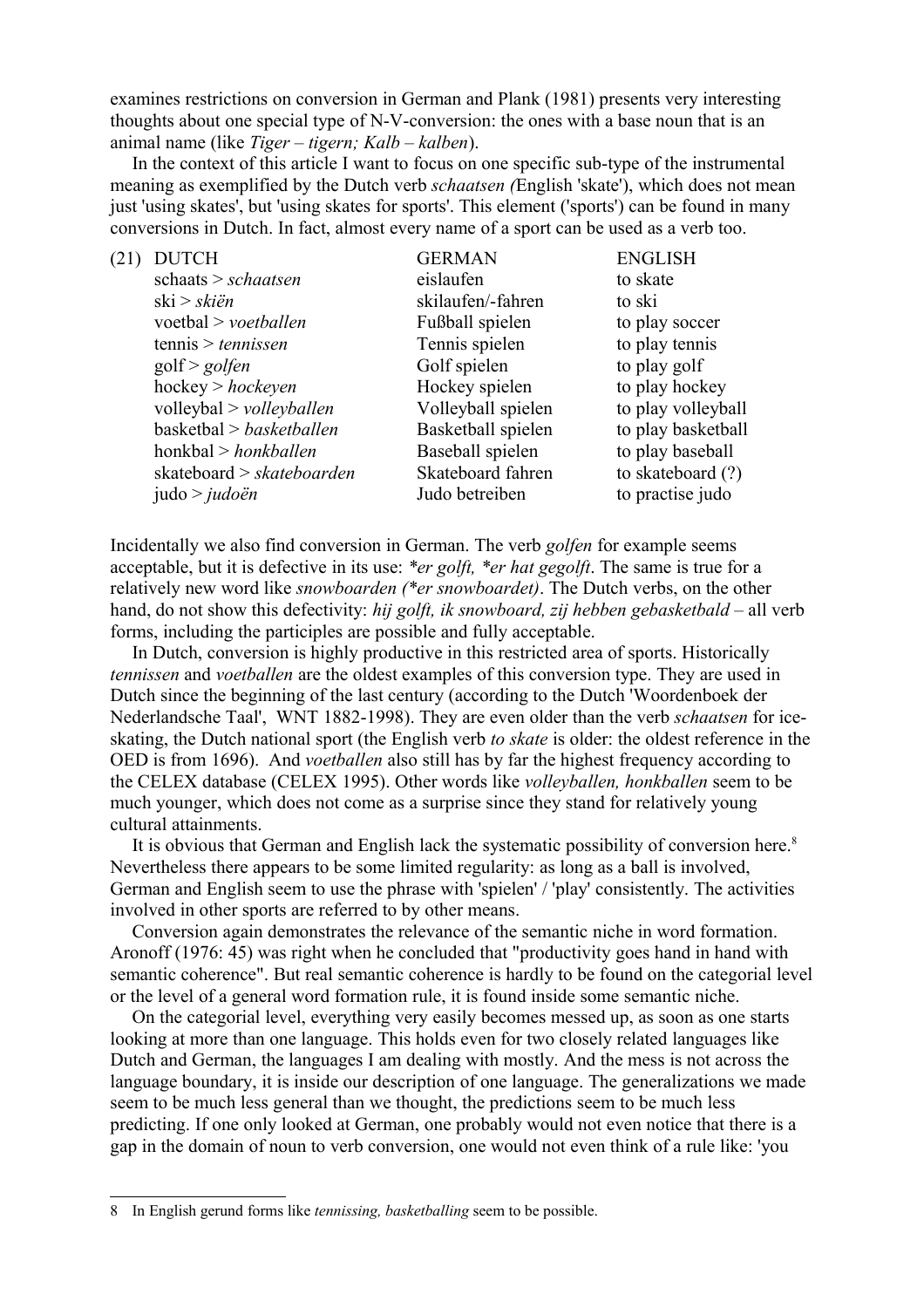can form verbs out of nouns by conversion but not when the noun is the name of a sport'. It is by contrasting German and Dutch that one finds this semantic niche to be relevant.

How could we deal with such semantic niches? We could of course try to formulate a restriction to the conversion rule. Or we could change our point of view and focus on the description of the semantic niches conversion is actually productive in. I am not sure what the consequences of such an approach would be, but I think that it would be promising to at least try to take semantic niches seriously and to consider the implications for word formation and contrastive linguistics.

### **4 Conclusion**

In the preceding sections I looked for the relevance of semantic niches and analogy in word formation from a contrastive point of view. Semantics turned out to be an essential factor in explaining differences and contrasts between the morphological possibilities of two languages. But it is, of course, not the only factor. There are others that I did not mention here.

We do, for example, find structural restrictions in one language that are not relevant for the other. There might also be a mix of structural, pragmatic and socio-cultural factors responsible for differences in the usage of morphological possibilities. Dutch, for example, is known as a language making extensive use of diminutives which are often very difficult to translate into English or German (Bakema et al. 1993). Dutch sentences like *het zonnetje schijnt lekker vandaag* (lit. 'the sun [DIM] is shining nicely today') show usages of diminutives absent in English or German. While there might be semantics involved, we need to consider other factors to account for this contrast. But in many other cases, the concept of the semantic niche turns out to be valuable for describing and explaining the differences between two languages, especially when we deal with two historically related languages.

Of course the kind of observations presented in the previous sections might be useful in itself, for example for the learning and the teaching of a foreign language. The combination of morphology and contrastive linguistics makes the language users aware of identical structures in L1 and L2 and systematic differences between the two languages. It is useful to know that it is possible to form verbs from nouns denoting a certain sport when learning Dutch. It is useful to reduce the irregularities, to show language learners the regular patterns, the systematic differences, the relevant analogies. The question is where to look for regularity.

With respect to morphological theory, the differences between related languages show us something about how language works, how language is organized and used by its speakers. Of course one could argue that some of the examples given above are examples of nonproductive, non-regular word formation, which behaves differently from productive word formation rules. But my point is that there is no principled difference between the two. It is a matter of degree, and ultimately of quantity. Some groups, some 'semantic niches' are larger than others (see *bakery* vs. *piggery*).

It might be worth speculating about a sort of basic level on which word formation works. This could be the level of semantically coherent groups of words that can be used as input for a semantically coherent group of derivations. There is a good deal of evidence from the history of derivational patterns that supports the idea that the basic level of word formation might be that of the semantic niche. This would mean that we have to scale down our descriptions to smaller units. And these units should probably be semantically motivated. To prove the validity of these assumptions, more psycholinguistic research on the processing of morphologically complex words is needed.<sup>[9](#page-11-0)</sup>

<span id="page-11-0"></span><sup>9</sup> Experimental work by e.g. Harald Baayen and his research group already showed that paradigmatic and analogical effects do play an important role in morphology.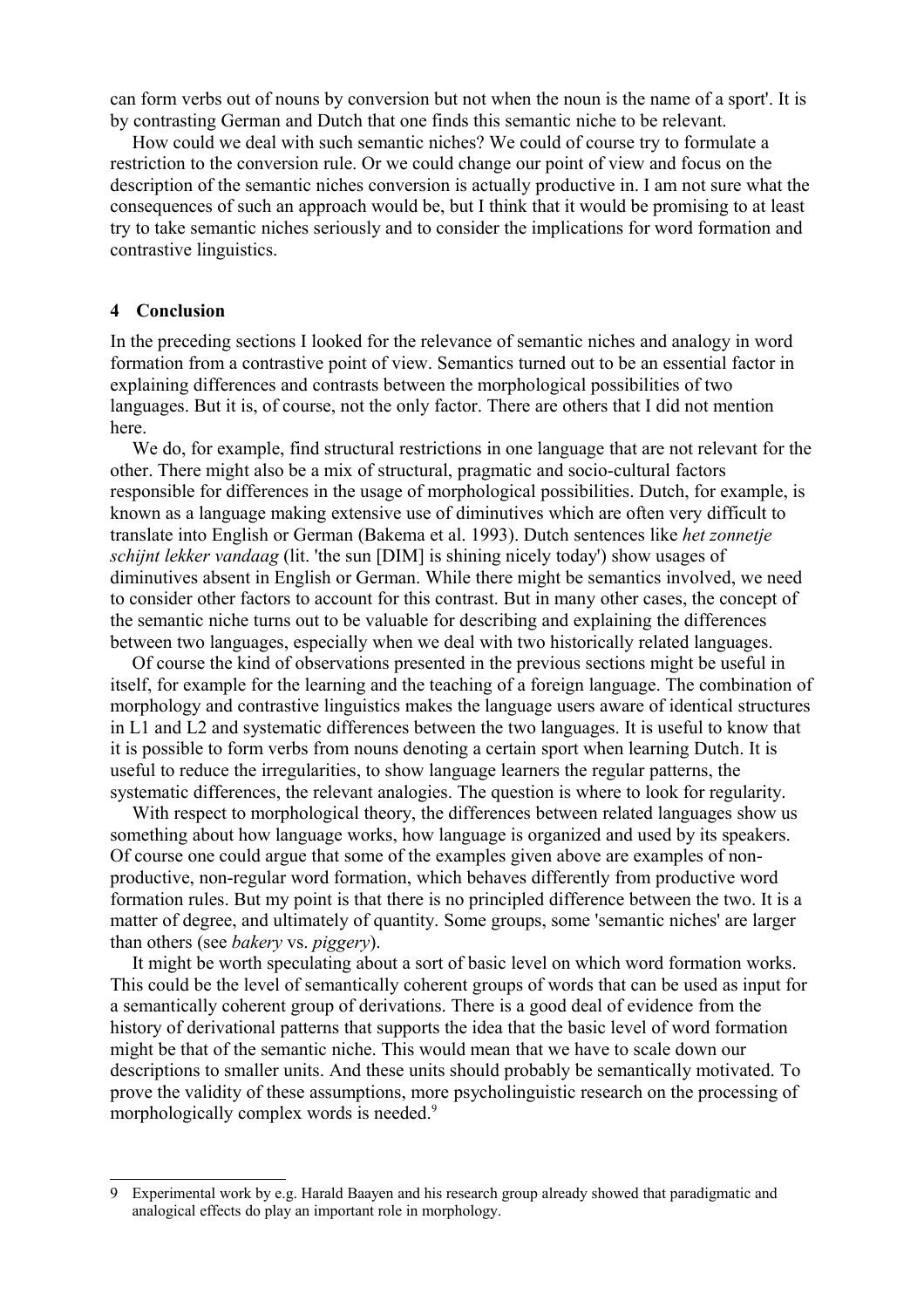In my view analogy is not only behind irregularity and some instances of creative language use, but it is the driving force behind morphology as a whole. Note that, like Raimo Anttila said,

for all its limitations, proportional analogy is the only model that is spontaneously formulated by speakers themselves and thus has a greater psychological reality than any other model. (Anttila 1989: 105)

This means that we might have to look for a level below the traditional morphological category to account for morphological productivity and/or creativity. Mainstream morphology usually formulates abstract, very general and overgenerating rules for word formation processes. In order to make them descriptively adequate, all kinds of restrictions on the possible input and output of the rule have to be added.

An alternative and probably more adequate strategy would be: look for the prototypical cases, the leader words or groups. It should, in many cases, be possible to identify semantic niches in order to better understand the probability of a neologism and the productivity of a word formation process.

Such an approach to word formation, driven by semantics and analogy, is in line with some recent word based models of word formation (or at least these models could be easily adapted). I think for example of so called word-schemas as presented in Haspelmath's text book (2002). One could also think of 'construction morphology' (as a sub discipline of construction grammar) as recently proposed by Geert Booij (Booij 2005; Booij 2007). But in fact any word based approach working with templates rather than with morpheme based word formation rules should be adaptable to the needs of an analogy approach.

Contrastive linguistics would surely profit from a more fine-grained morphological description. As shown above, broad generalizations about word formation easily get meaningless in the comparison of two languages. It is not very instructive to say that Dutch and German (and English) have a word formation rule that derives verbs from nouns by conversion. We have to go into much more detail to get meaningful results. On the other hand it is also pointless to concentrate on individual words in order to find contrasts (Dutch *fiets – fietsen*, German *Fahrrad – \*fahrraden*). The interesting level is an intermediate level, but it is often very difficult to delimit the domain of comparison.

The other way around, morphology would definitely benefit from detailed contrastive analyses of word formation patterns. The examples presented above have shown contrastive linguistics to be a valuable method of revealing specific semantic niches of certain word formation processes. And by giving evidence to the importance of the concept of the semantic niche, contrastive linguistics can also contribute to morphological theory. Finally, language comparison also supports the idea that it is important to account for the distinction between possible and probable words, an insight not yet common in morphological theory.

#### **References**

- Anttila, R. 1989. *Historical and Comparative Linguistics.* Second edition. Amsterdam/Philadelphia: John Benjamins Publishing Company [Current Issues in Linguistic Theory 6].
- Aronoff, M. 1976. *Word Formation in Generative Grammar.* Cambridge, London: The MIT Press [Linguistic Inquiry Monographs 1].
- Bakema, P., Defour, P. and D. Geeraerts. 1993. "De semantische structuur van het diminutief". *Forum der Letteren* 34(2), 121–137.
- Baldinger, K. 1950. *Kollektivsuffixe und Kollektivbegriff. Ein Beitrag zur Bedeutungslehre im Französischen mit Berücksichtigung der Mundarten.* Berlin: Akademie-Verlag [Veröffentlichungen des Instituts für Romanische Sprachwissenschaft].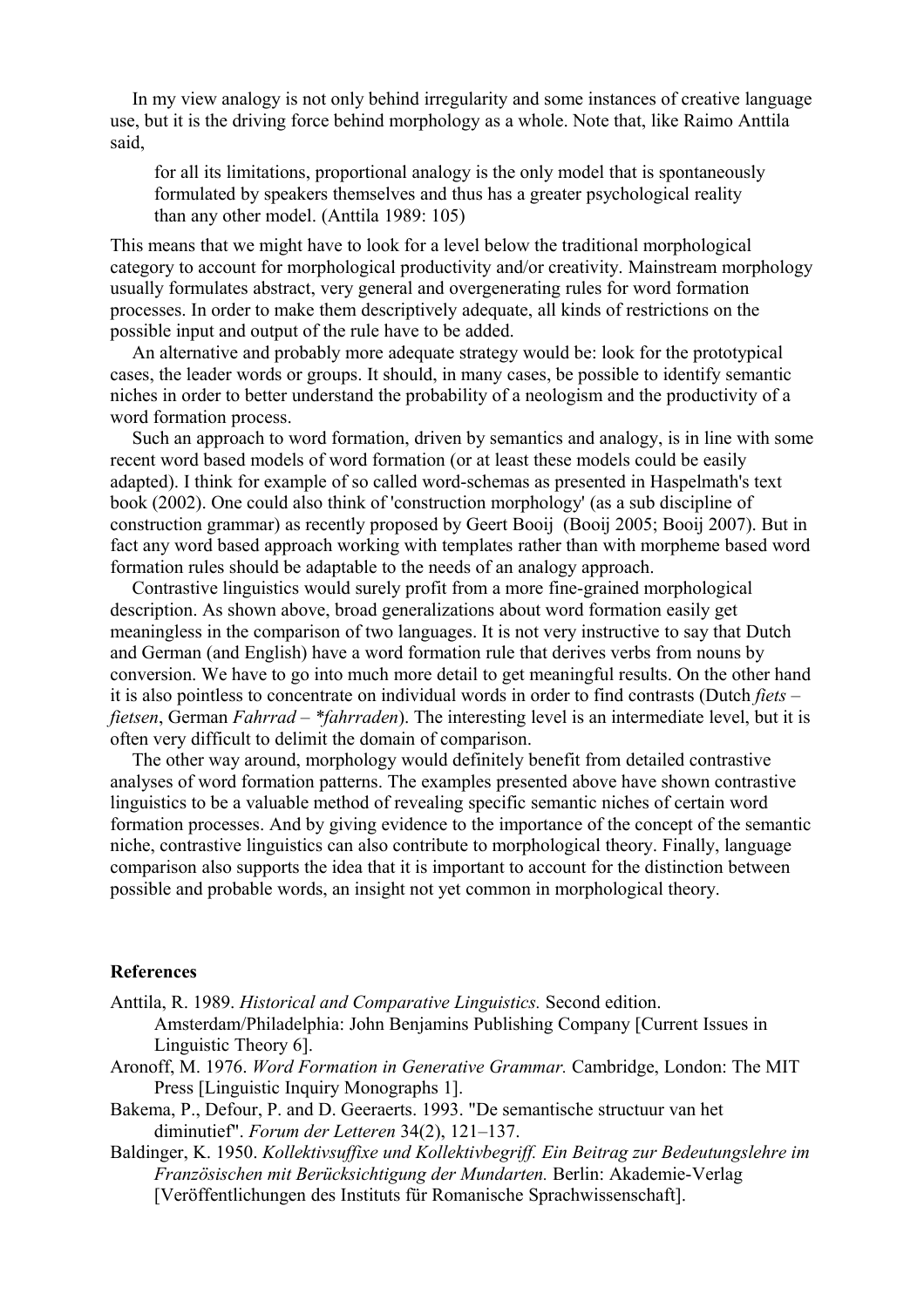- Bauer, L. 1983. *English Word-formation.* Cambridge: Cambridge University Press [Cambridge Textbooks in Linguistics].
- Becker, T. 1990. *Analogie und morphologische Theorie.* München: Wilhelm Fink Verlag [Studien zur theoretischen Linguistik 11].
- Booij, G. 2005. "Compounding and derivation: Evidence for Construction Morphology". In *Morphology and its demarcations. Selected papers from the 11th Morphology meeting, Vienna, February 2004,* W.U. Dressler et al. (eds), 109–132. Amsterdam/Philadelphia: John Benjamins Publishing Company [Current Issues in Linguistic Theory 264].
- Booij, G. 2007. "Polysemy and Construction Morphology". In *Leven met woorden. Opstellen aangeboden aan Piet van Sterkenburg bij zijn afscheid als directeur van het Instituut voor Nederlandse Lexicologie en als hoogleraar Lexicologie aan de Universiteit Leiden,* F. Moerdijk, A. van Santen and R. Tempelaars (eds), 355-364. Leiden: Instituut voor Nederlandse Lexicologie, Koninklijke Brill.
- Bybee, J.L. 1988. "Morphology as Lexical Organization". In *Theoretical morphology. Approaches in modern linguistics,* M. Hammond and M. Noonan (eds), 119-141. San Diego: Academic Press.
- CELEX. 1995. *The Celex Lexical Database.* Version Release 2. Nijmegen: Centre for Lexical Information, Max Planck Institute for Psycholinguistics.
- Erben, J. 2000. *Einführung in die deutsche Wortbildungslehre.* 4., aktualisierte und ergänzte Auflage. Berlin: Erich Schmidt Verlag [Grundlagen der Germanistik 17].
- Haspelmath, M. 2002. *Understanding Morphology.* London: Arnold [Understanding Language Series].
- Heyvaert, L. 1998. "Non-agentive Deverbal *-er* Nominalization in English and Dutch". *Languages in Contrast* 1(2): 211–243.
- Hüning, M. 1999. *Woordensmederij. De geschiedenis van het suffix* -erij*.* Diss. Universiteit Leiden. Den Haag: Holland Academic Graphics [LOT International Series 19].
- Hüning, M. 2004a. Over woorden en woordgroepen. A+N-verbindingen in het Nederlands en in het Duits. In *Thesaurus polyglottus et flores quadrilingues. Festschrift für Stanislaw Predota zum 60. Geburtstag*, S. Kiedron and A. Kowalska-Szubert (eds), 159–171. Wroclaw: Oficyna Wydawnicza ATUT - Wroclawskie Wyawnictwo Oswiatowe.
- Hüning, M. 2004b. Concurrentie en equivalentie in de morfologie: het suffix -achtig. In *Taeldeman, man van de taal, schatbewaarder van de taal,* J. De Caluwe, et al. (eds), 547–556. Gent: Academia Press.
- Hüning, M. to appear. "Adjective + Noun constructions between syntax and word formation in Dutch and German". To appear in *Cognitive Approaches to Word Formation*, S. Michel and M. Onysko (eds). Berlin: Mouton de Gruyter.
- Itkonen, E. 2005. *Analogy as Structure and Process. Approaches in linguistics, cognitive psychology and philosophy of science.* Amsterdam/Philadelphia: John Benjamins Publishing Company [Human cognitive processing 14].
- König, E. and Gast, V. 2007. *Understanding English-German Contrasts.* Berlin: Erich Schmidt Verlag [Grundlagen der Anglistik und Amerikanistik 29].
- Krzeszowski, T.P. 1990. *Contrasting Languages. The Scope of Contrastive Linguistics.* Berlin, New York: Mouton de Gruyter [Trends in Linguistics. Studies and Monographs 51].
- Maesfranckx, P. and Taeldeman, J. 1998. "Polyseem, polyvalent en vaag *-achtig*". In *Morfologiedagen 1996. Lezingen gehouden tijdens de Morfologiedagen op donderdag 19 en vrijdag 20 september 1996 in Amsterdam*, E. Hoekstra and C. Smits (eds), 84-105. Amsterdam: Meertens Instituut. [Cahiers van het Meertens Instituut 10].
- Marchand, H. 1969. *The categories and types of present-day English word-formation. A synchronic-diachronic approach.* 2nd, compl. rev. and enl. edition. München: Beck [Handbücher für das Studium der Anglistik].